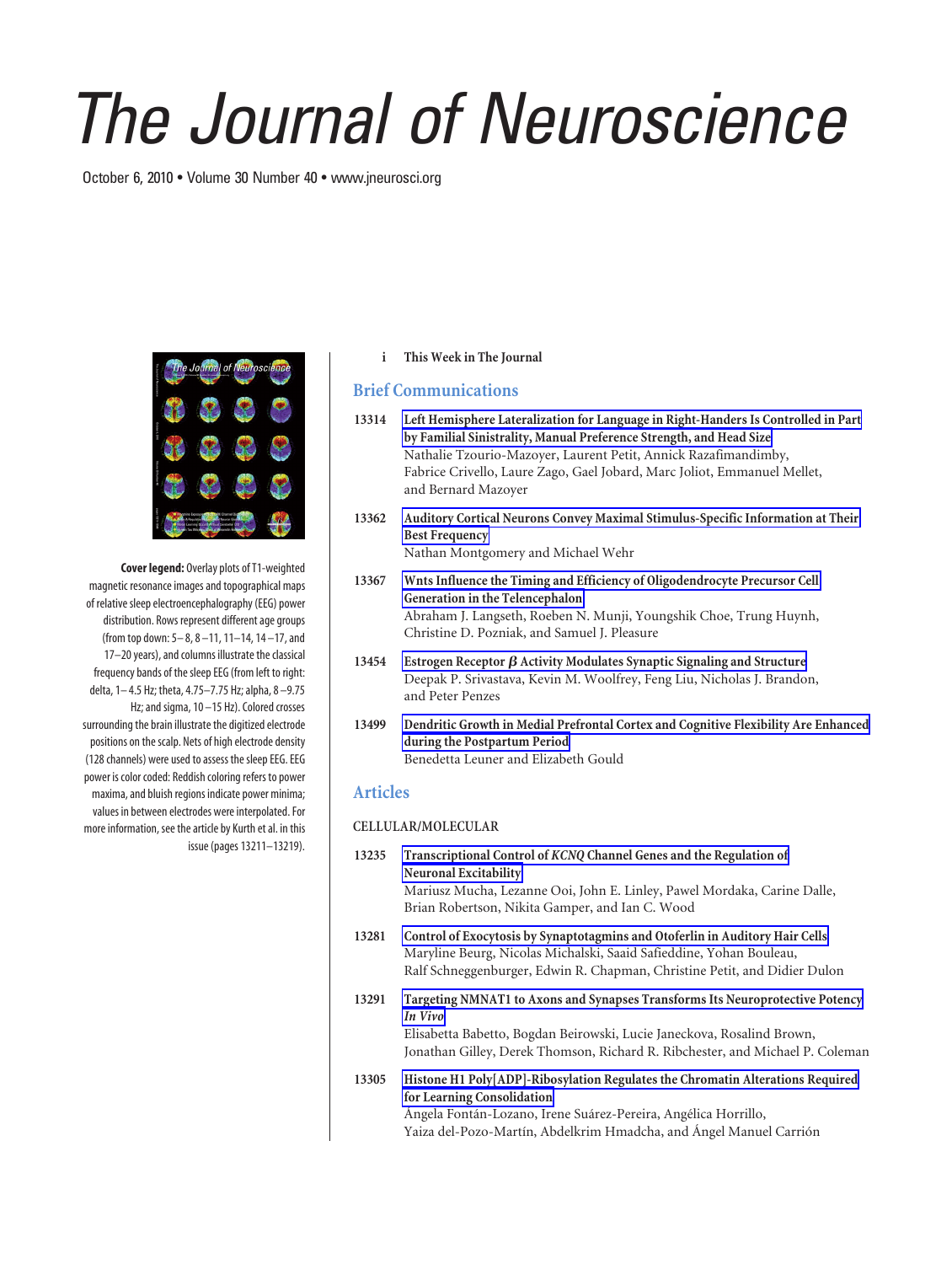| 13319 | POSH is an Intracellular Signal Transducer for the Axon Outgrowth Inhibitor Nogo66<br>Heather M. Dickson, Jonathan Zurawski, Huanqing Zhang, David L. Turner,<br>and Anne B. Vojtek                                                                                                                               |
|-------|-------------------------------------------------------------------------------------------------------------------------------------------------------------------------------------------------------------------------------------------------------------------------------------------------------------------|
| 13338 | Ca <sup>2+</sup> -Dependent Desensitization of TRPV2 Channels Is Mediated by Hydrolysis of<br>Phosphatidylinositol 4,5-Bisphosphate<br>Jose Mercado, Ariela Gordon-Shaag, William N. Zagotta, and Sharona E. Gordon                                                                                               |
| 13384 | Multiple Desensitization Mechanisms of Mechanotransducer Channels Shape Firing<br>of Mechanosensory Neurons<br>Jizhe Hao and Patrick Delmas                                                                                                                                                                       |
| 13419 | Morphine- and CaMKII-Dependent Enhancement of GIRK Channel Signaling in<br><b>Hippocampal Neurons</b><br>Rounak Nassirpour, Laia Bahima, Arnaud L. Lalive, Christian Lüscher,<br>Rafael Luján, and Paul A. Slesinger                                                                                              |
| 13441 | Quantitative Analysis of Synaptic Vesicle Rabs Uncovers Distinct Yet Overlapping<br>Roles for Rab3a and Rab27b in $Ca2+$ -Triggered Exocytosis<br>Nathan J. Pavlos, Mads Grønborg, Dietmar Riedel, John J. E. Chua,<br>Janina Boyken, Tobias H. Kloepper, Henning Urlaub, Silvio O. Rizzoli,<br>and Reinhard Jahn |
|       | DEVELOPMENT/PLASTICITY/REPAIR                                                                                                                                                                                                                                                                                     |
| 13220 | Nogo-A Stabilizes the Architecture of Hippocampal Neurons<br>Marta Zagrebelsky, Rüdiger Schweigreiter, Christine E. Bandtlow,<br>Martin E. Schwab, and Martin Korte                                                                                                                                               |
| 13326 | Functional Requirements for Reward-Modulated Spike-Timing-Dependent Plasticity<br>Nicolas Frémaux, Henning Sprekeler, and Wulfram Gerstner                                                                                                                                                                        |
|       | BEHAVIORAL/SYSTEMS/COGNITIVE                                                                                                                                                                                                                                                                                      |
| 13211 | Mapping of Cortical Activity in the First Two Decades of Life: A High-Density Sleep<br>Electroencephalogram Study<br>Salomé Kurth, Maya Ringli, Anja Geiger, Monique LeBourgeois, Oskar G. Jenni,<br>and Reto Huber                                                                                               |
| 13246 | Smooth Operator: Avoidance of Subharmonic Bifurcations through Mechanical<br>Mechanisms Simplifies Song Motor Control in Adult Zebra Finches<br>Coen P. H. Elemans, Rodrigo Laje, Gabriel B. Mindlin, and Franz Goller                                                                                            |
| 13254 | Sleep Deprivation Triggers Inducible Nitric Oxide-Dependent Nitric Oxide Production<br>in Wake-Active Basal Forebrain Neurons<br>Anna V. Kalinchuk, Robert W. McCarley, Tarja Porkka-Heiskanen,<br>and Radhika Basheer                                                                                            |
| 13265 | Role of the Cerebellar Cortex in Conditioned Goal-Directed Behavior<br>Eric Burguière, Arnaud Arabo, Frederic Jarlier, Chris I. De Zeeuw,<br>and Laure Rondi-Reig                                                                                                                                                 |
| 13272 | Distinct Frontoparietal Networks Set the Stage for Later Perceptual Identification<br>Priming and Episodic Recognition Memory<br>Maria Wimber, Hans-Jochen Heinze, and Alan Richardson-Klavehn                                                                                                                    |
| 13348 | Hippocampal c-Jun-N-Terminal Kinases Serve as Negative Regulators of Associative<br>Learning<br>Tessi Sherrin, Thomas Blank, Cathrin Hippel, Martin Rayner, Roger J. Davis,<br>and Cedomir Todorovic                                                                                                              |
|       |                                                                                                                                                                                                                                                                                                                   |